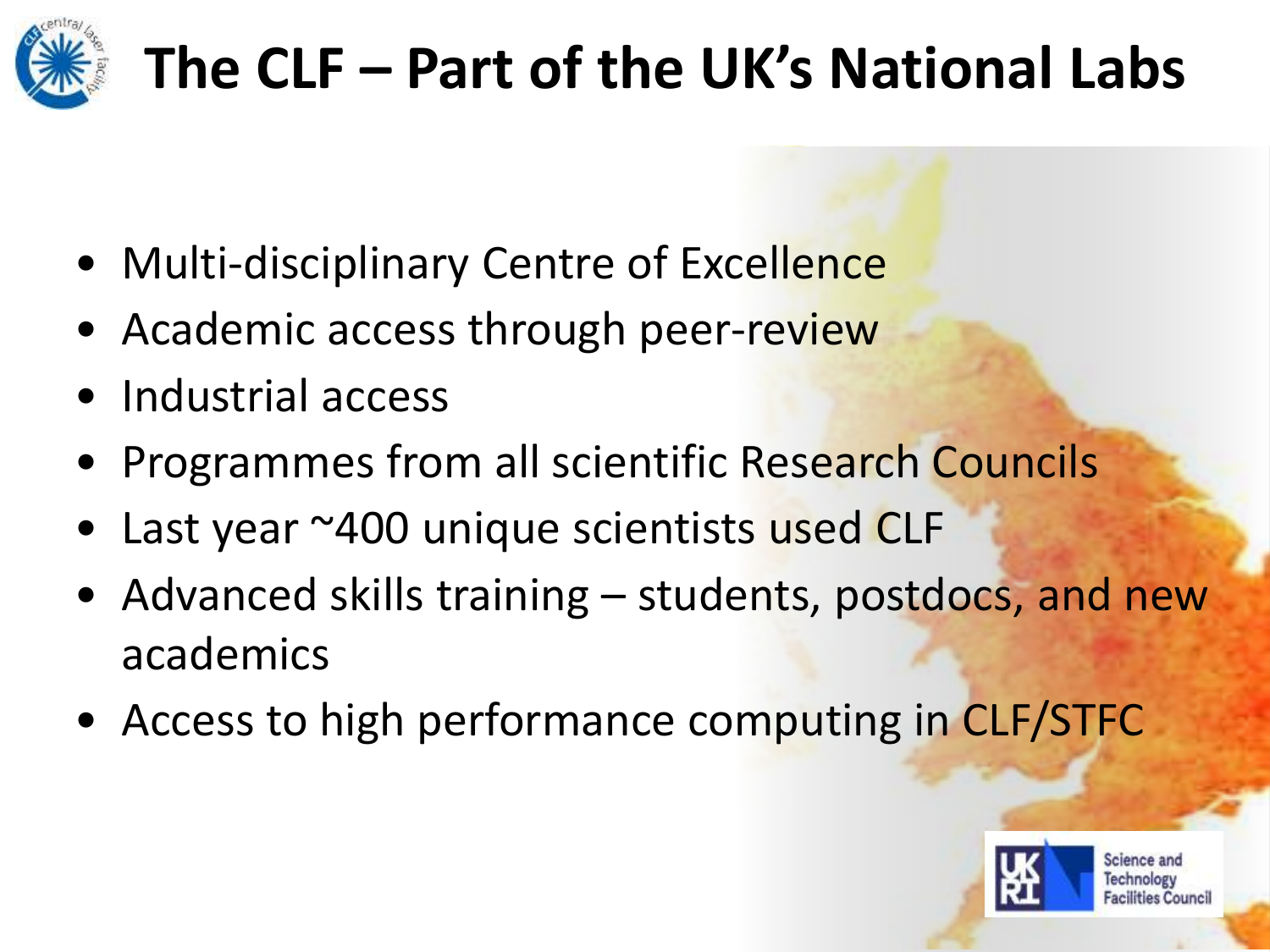# **CLF Facilities and Functions**



**GEMINI VULCAN**



**ARTEMIS ULTRA OCTOPUS**













High power, ultra-short pulse dual beams of 15 J, 30 fs pulses

Pulse every 20s

Ultra high-power laser Up to 1 PW peak power

Focused intensity  $> 10^{21}$  Wcm<sup>-2</sup>

**High-power, ultra-intense lasers for extreme conditions science & applications**



Science and **Technology Facilities Council** 

fs and as ultrafast spectroscopy

IR to soft x-ray

**Ultrafast** vibrational spectroscopy Imaging, laser tweezers and microscopy

Research Complex at Harwell

**Laser applications in the physical and life sciences (materials, chemistry, biology)**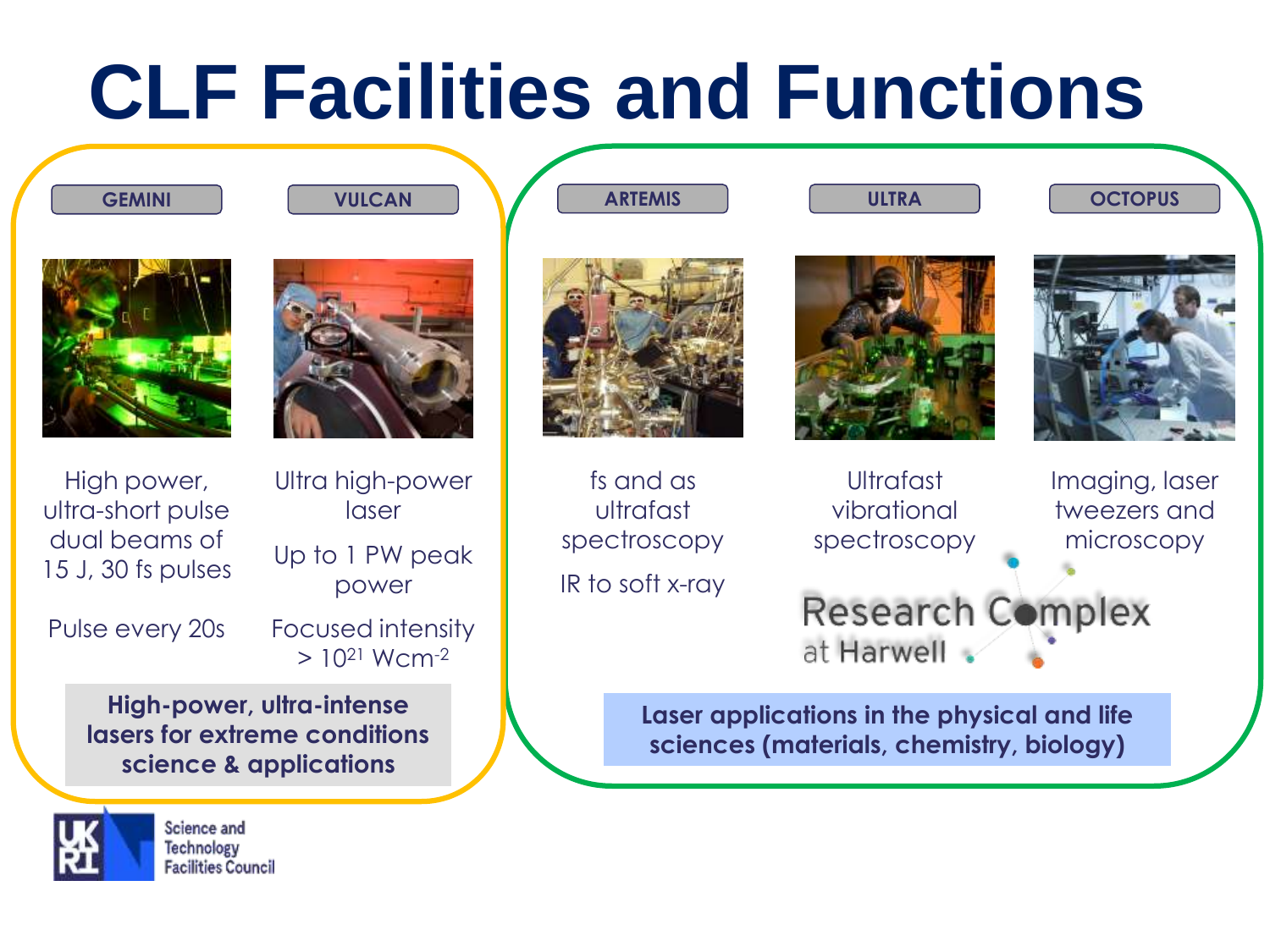# Extremely Powerful Laser Sources





• **Access to extreme conditions / states - pressure, density, temperature, E-Field...**

• Scientifically rich – astrophysics, relativistic plasma physics, fusion, novel accelerators, sun, stars, planets,...

#### • **Unique super-bright sources**

•Very energetic & penetrating electrons, protons, ions**, neutrons, X-Rays,** g**-Rays, THz ...**











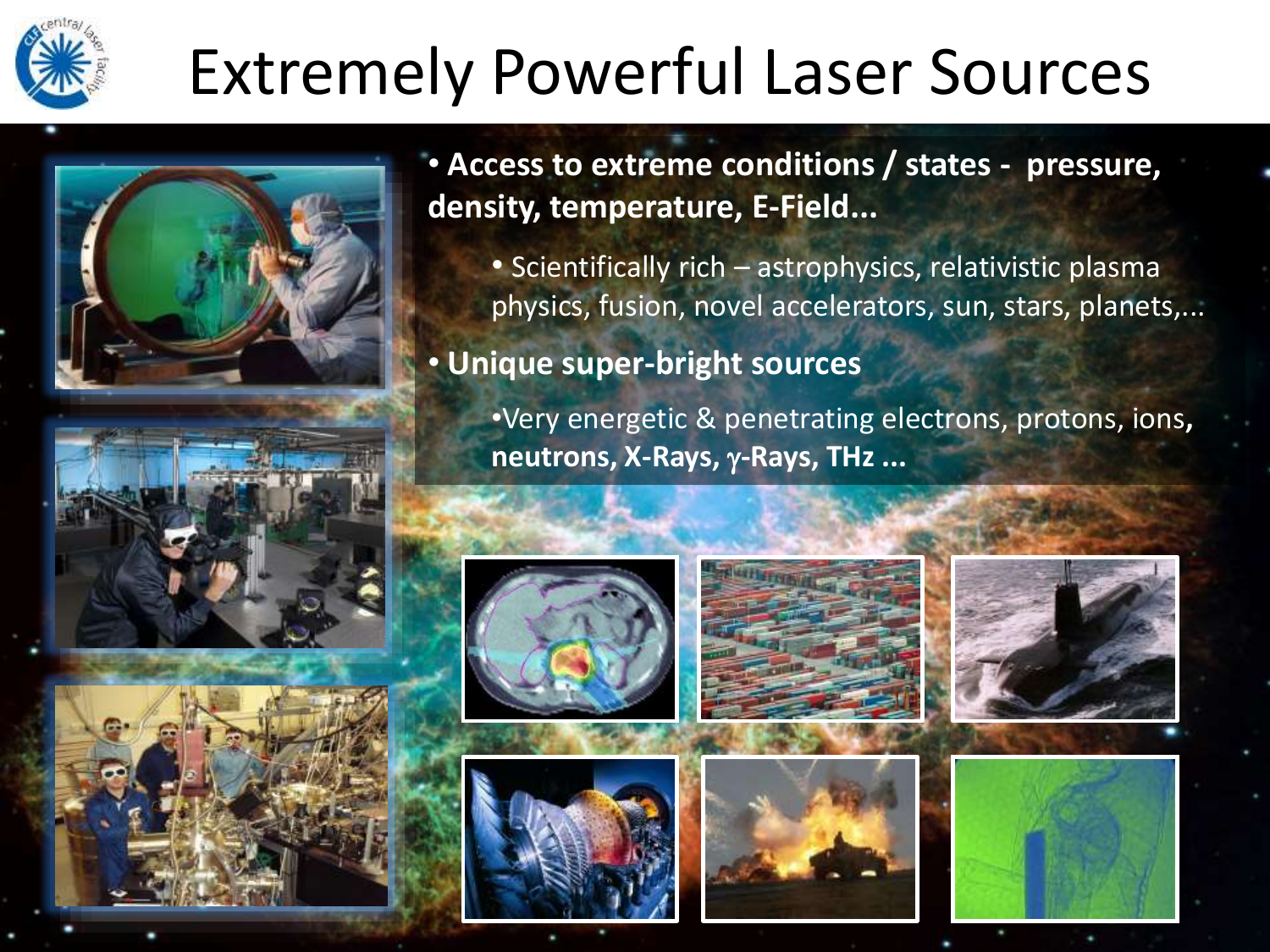## **Gemini - Plasma Accelerators**

#### Research **MRC** Council **Imperial College**<br>London

Medical





*microCT*





*Synchrotron*

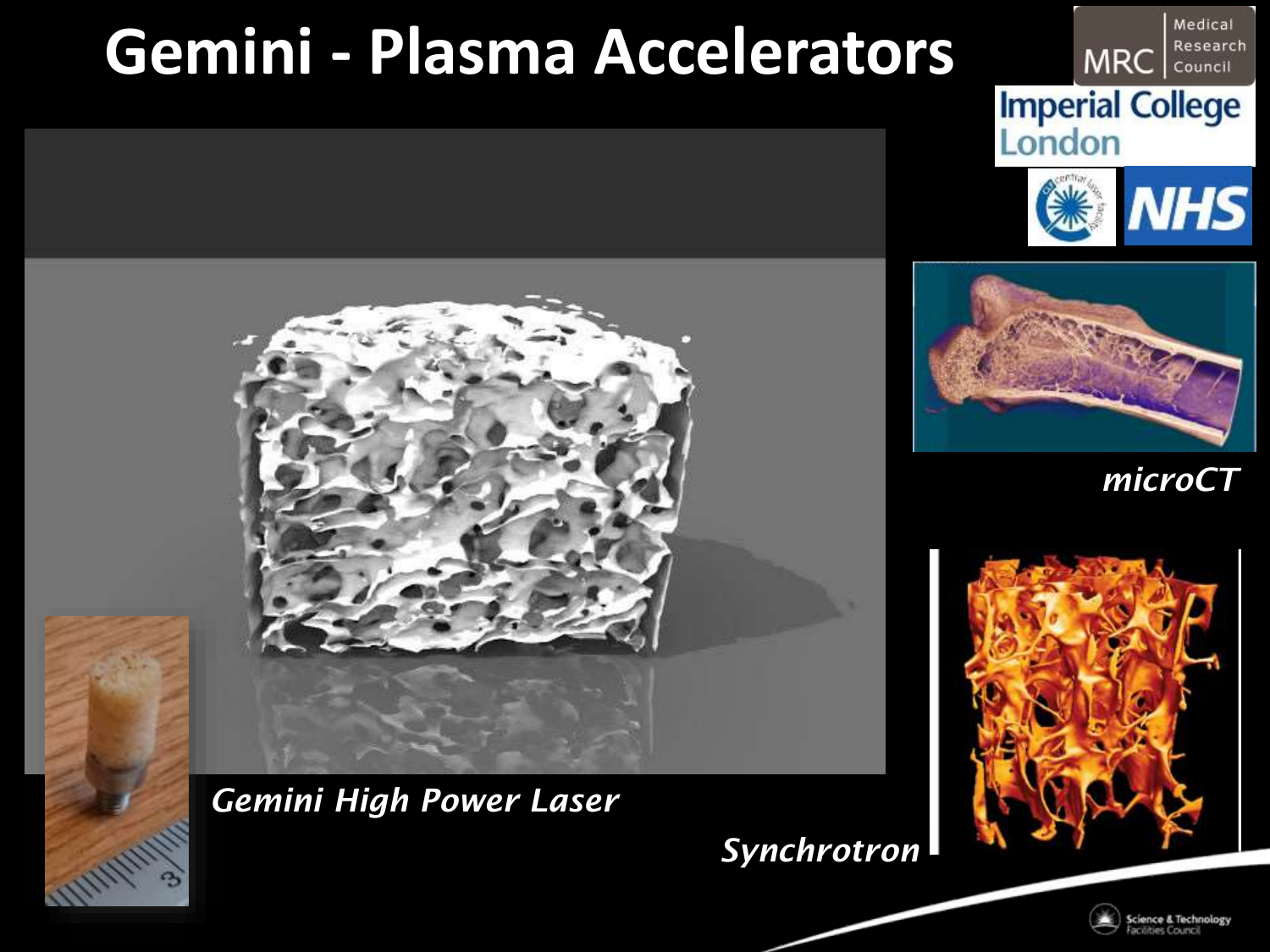# **Coherent Extreme UV imaging**

#### **Ptychography (lens-less imaging)**

- Wide area image built up by scanning over sample
- Iterative retrieval algorithm



Rodenburg, PRL **98**, 034801 (2007) Zhang, Ultramicroscopy, **158** 98 (2015) Baksh et al Opt Lett **41** 1317 (2016)



- **Mouse neurons imaged at 100 nm resolution**
- 29 eV high harmonics



#### CLF *Artemis*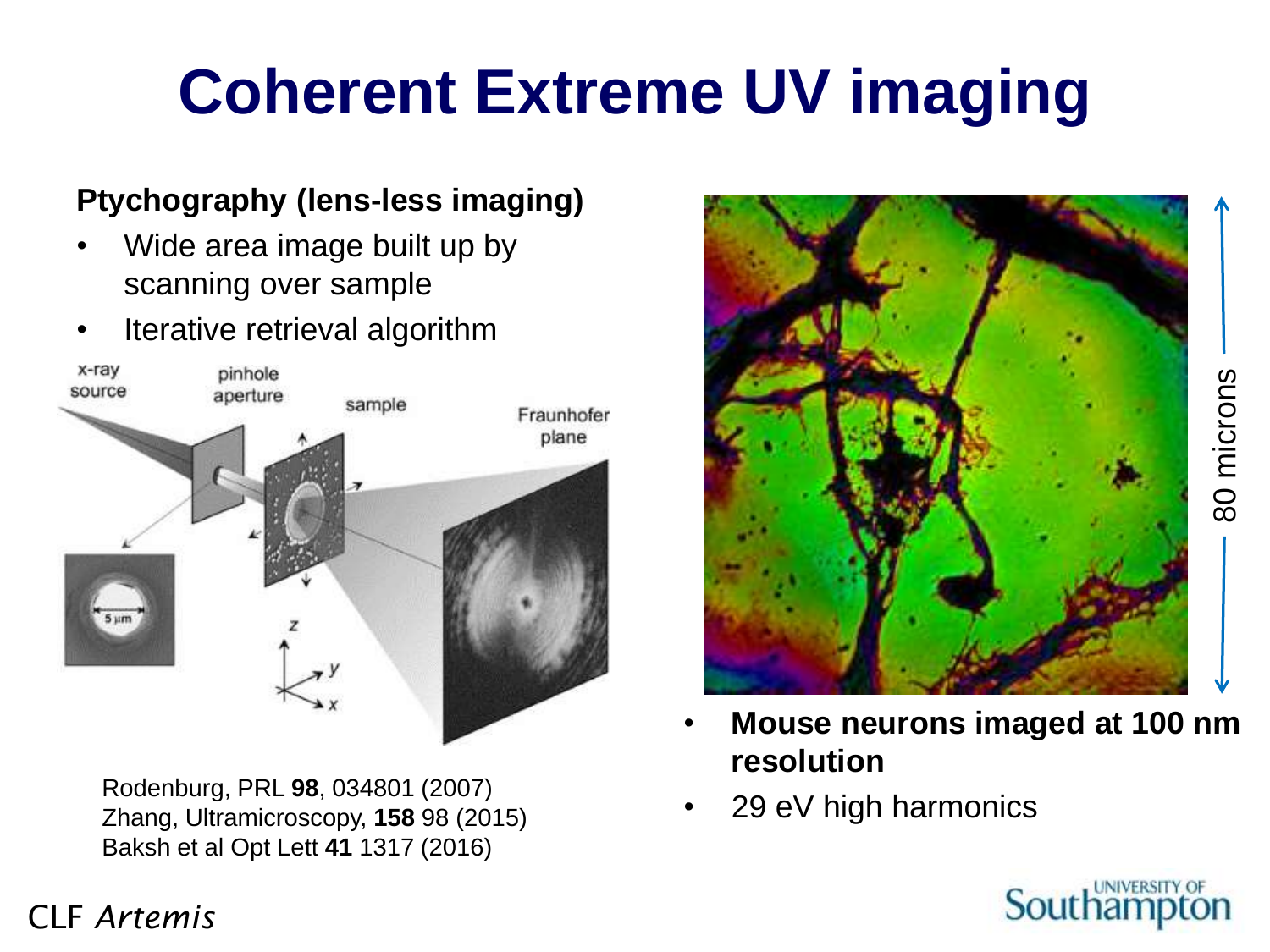

### ULTRA to investigate Molecular Dynamics

Ultrafast spectroscopy techniques to probe the links between molecular structure and function, in the "real world" environment.



**DNA damage.** ULTRA UV lasers can be used to initiate changes, which are then monitored using time-resolved infrared spectroscopy *(picoseconds to milliseconds).*

**Chemical reactions in solution.** The very high sensitivity of ULTRA allows reactions to be investigated in "real life" solution conditions *(femtoseconds to nanoseconds).*